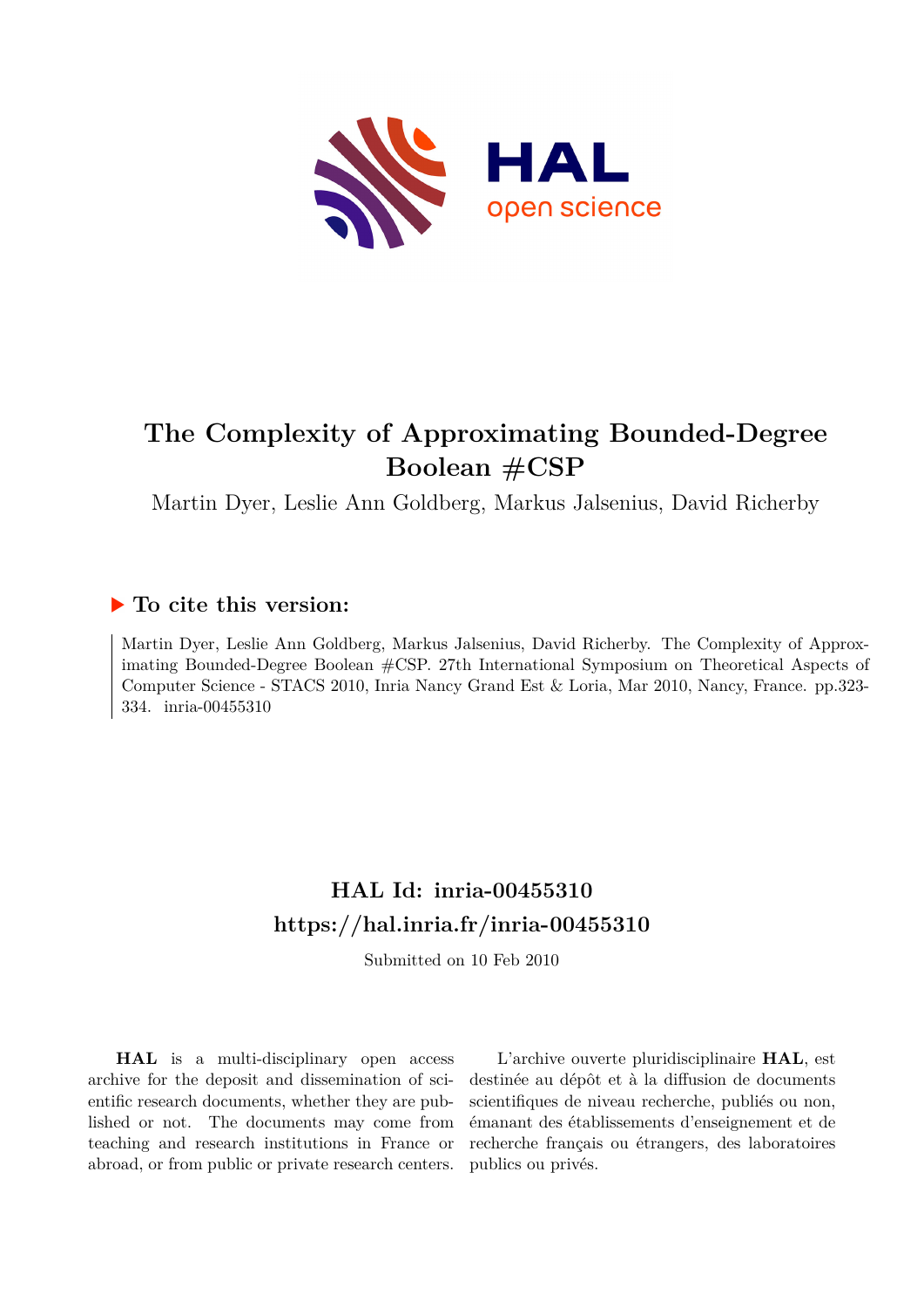# THE COMPLEXITY OF APPROXIMATING BOUNDED-DEGREE BOOLEAN #CSP

#### MARTIN DYER<sup>1</sup> AND LESLIE ANN GOLDBERG<sup>2</sup> AND MARKUS JALSENIUS<sup>2,3</sup> AND DAVID RICHERBY<sup>1</sup>

<sup>1</sup> School of Computing, University of Leeds, Leeds, LS2 9JT, U.K. *E-mail address*: {M.E.Dyer,D.M.Richerby}@leeds.ac.uk

<sup>2</sup> Department of Computer Science, University of Liverpool, Liverpool, L69 3BX, U.K. *E-mail address*: L.A.Goldberg@liverpool.ac.uk

<sup>3</sup> Current address: Department of Computer Science, University of Bristol, Merchant Venturers Building, Woodland Road, Bristol, BS8 1UB, U.K. *E-mail address*: M.Jalsenius@bristol.ac.uk

Abstract. The degree of a CSP instance is the maximum number of times that a variable may appear in the scope of constraints. We consider the approximate counting problem for Boolean CSPs with bounded-degree instances, for constraint languages containing the two unary constant relations {0} and {1}. When the maximum degree is at least 25 we obtain a complete classification of the complexity of this problem. It is exactly solvable in polynomial-time if every relation in the constraint language is affine. It is equivalent to the problem of approximately counting independent sets in bipartite graphs if every relation can be expressed as conjunctions of  $\{0\}$ ,  $\{1\}$  and binary implication. Otherwise, there is no FPRAS unless  $NP = RP$ . For lower degree bounds, additional cases arise in which the complexity is related to the complexity of approximately counting independent sets in hypergraphs.

# 1. Introduction

In the constraint satisfaction problem (CSP), we seek to assign values from some domain to a set of variables, while satisfying given constraints on the combinations of values that certain subsets of the variables may take. Constraint satisfaction problems are ubiquitous in computer science, with close connections to graph theory, database query evaluation, type inference, satisfiability, scheduling and artificial intelligence [20, 22, 25]. CSP can also be reformulated in terms of homomorphisms between relational structures [14] and conjunctive query containment in database theory [20]. Weighted versions of CSP appear in statistical physics, where they correspond to partition functions of spin systems [31].

*1998 ACM Subject Classification:* F.2.2, G.2.1.

Funded in part by the EPSRC grant "The Complexity of Counting in Constraint Satisfaction Problems".



 c M. Dyer, L. A. Goldberg, M. Jalsenius, and D. M. Richerby C<sub>O</sub> Creative Commons Attribution-NoDerivs License

*Key words and phrases:* Boolean constraint satisfaction problem, generalized satisfiability, counting, approximation algorithms.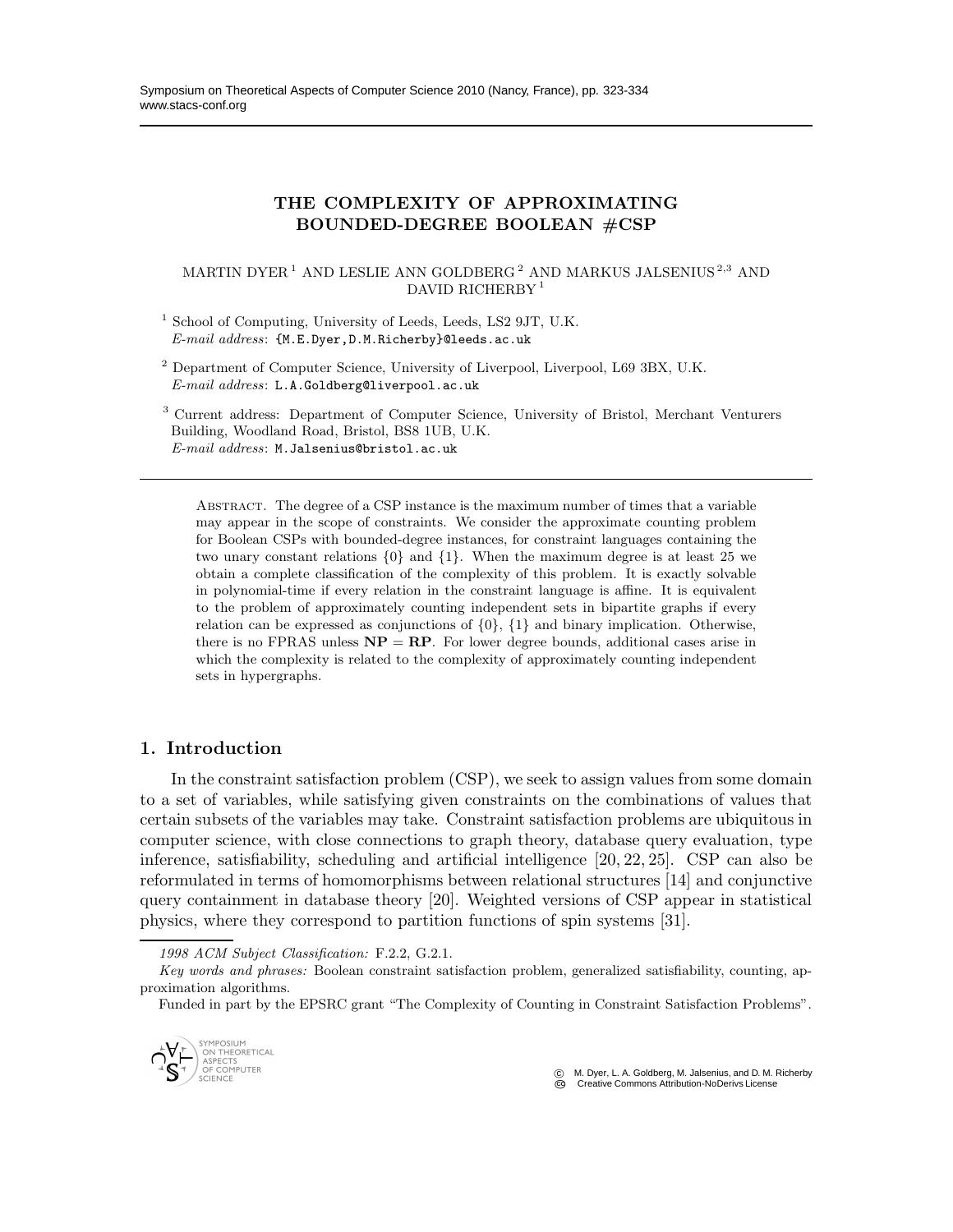We give formal definitions in Section 2 but, for now, consider an undirected graph G and the CSP where the domain is  ${red, green, blue},$  the variables are the vertices of G and the constraints specify that, for every edge  $xy \in G$ , x and y must be assigned different values. Thus, in a satisfying assignment, no two adjacent vertices are given the same colour: the CSP is satisfiable if, and only if, the graph is 3-colourable. As a second example, given a formula in 3-CNF, we can write a system of constraints over the variables, with domain {true, false}, that requires the assignment to each clause to satisfy at least one literal. Clearly, the resulting CSP is directly equivalent to the original satisfiability problem.

#### 1.1. Decision CSP

In the *uniform constraint satisfaction problem*, we are given the set of constraints explicitly, as lists of allowable combinations for given subsets of the variables; these lists can be considered as relations over the domain. Since it includes problems such as 3-sat and 3-COLOURABILITY, uniform CSP is **NP**-complete. However, uniform CSP also includes problems in  $P$ , such as 2-SAT and 2-COLOURABILITY, raising the natural question of what restrictions lead to tractable problems. There are two natural ways to restrict CSP: we can restrict the form of the instances and we can restrict the form of the constraints.

The most common restriction to CSP is to allow only certain fixed relations in the constraints. The list of allowed relations is known as the constraint language and we write  $CSP(\Gamma)$  for the so-called non-uniform CSP in which each constraint states that the values assigned to some tuple of variables must be a tuple in a specified relation in Γ.

The classic example of this is Schaefer's dichotomy for Boolean constraint languages Γ (i.e., those with domain  $\{0, 1\}$ ; often called "generalized satisfiability") [26]. He showed that  $CSP(\Gamma)$  is in **P** if  $\Gamma$  is included in one of six classes and is **NP**-complete, otherwise. More recently, Bulatov has produced a corresponding dichotomy for the three-element domain [2]. These two results restrict the size of the domain but allow relations of arbitrary arity in the constraint language. The converse restriction — relations of restricted arity, especially binary relations, over arbitrary finite domains — has also been studied in depth [16, 17].

For all  $\Gamma$  studied so far,  $CSP(\Gamma)$  has been either in **P** or **NP**-complete and Feder and Vardi have conjectured that this holds for every constraint language [14]. Ladner has shown that it is not the case that every problem in  $NP$  is either in P or  $NP$ -complete since, if  $P \neq NP$ , there is an infinite, strict hierarchy between the two [23]. However, there are problems in NP, such as graph Hamiltonicity and even connectedness, that cannot be expressed as  $CSP(\Gamma)$  for any finite  $\Gamma^1$  and Ladner's diagonalization does not seem to be expressible in CSP [14], so a dichotomy for CSP appears possible.

Restricting the tree-width of instances has also been a fruitful direction of research [15, 21]. In contrast, little is known about restrictions on the degree of instances, i.e., the maximum number of times that any variable may appear. Dalmau and Ford have shown that, for any fixed Boolean constraint language Γ containing the constant unary relations  $R_{\text{zero}} = \{0\}$  and  $R_{\text{one}} = \{1\}$ , the complexity of CSP(Γ) for instances of degree at most three is exactly the same as the complexity of  $CSP(\Gamma)$  with no degree restriction [6]. The case where variables may appear at most twice has not yet been completely classified; it is known that degree-2 CSP(Γ) is as hard as general CSP(Γ) whenever Γ contains  $R_{\text{zero}}$  and  $R_{one}$  and some relation that is not a  $\Delta$ -matroid [13]; the known polynomial-time cases come from restrictions on the kinds of  $\Delta$ -matroids that appear in  $\Gamma$  [6].

<sup>&</sup>lt;sup>1</sup>This follows from results on the expressive power of existential monadic second-order logic [12].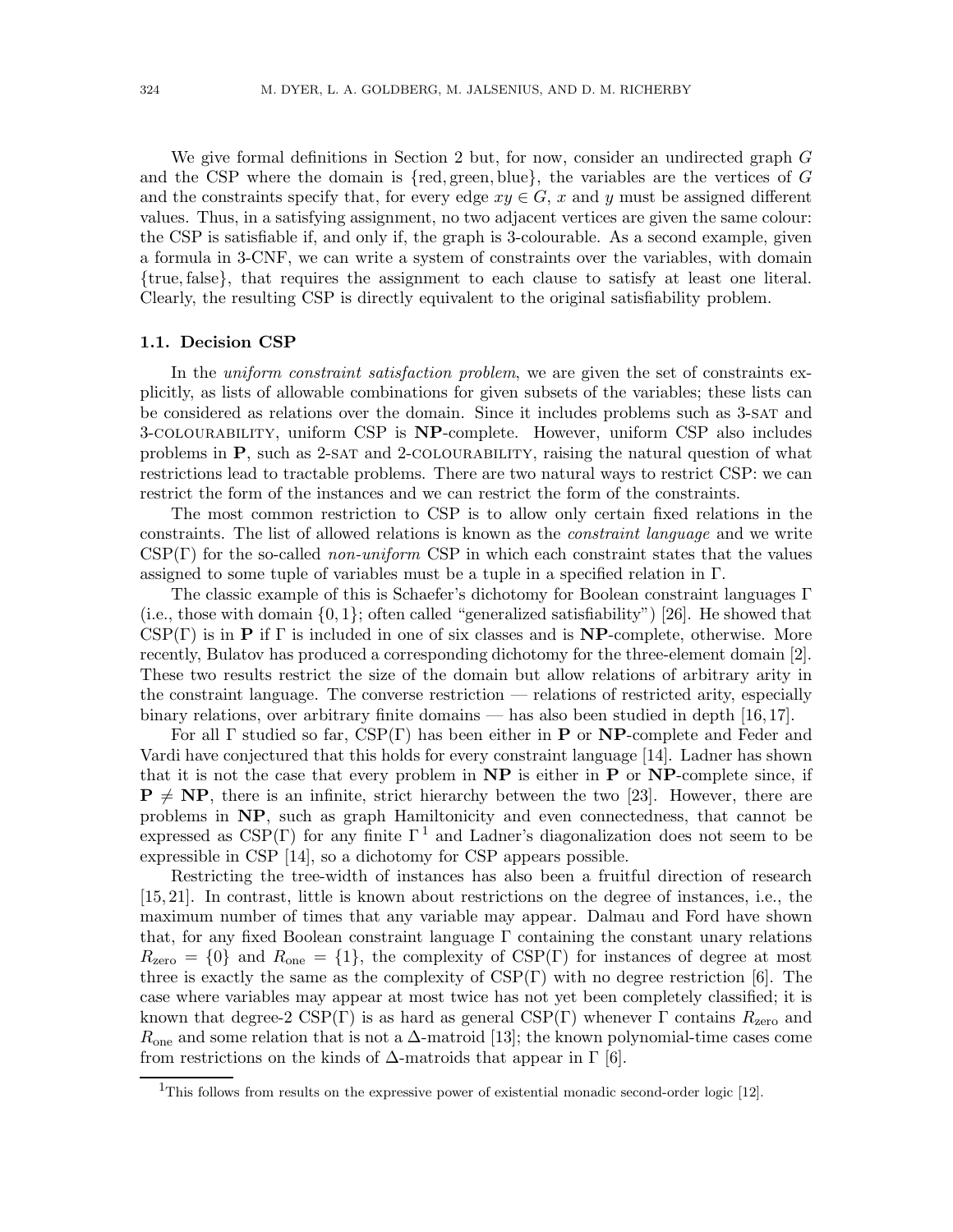#### 1.2. Counting CSP

A generalization of classical CSP is to ask how many satisfying solutions there are. This is referred to as counting CSP, #CSP. Clearly, the decision problem is reducible to counting: if we can efficiently count the solutions, we can efficiently determine whether there is at least one. The converse does not hold: for example, we can determine in polynomial time whether a graph admits a perfect matching but it is  $\#\mathbf{P}$ -complete to count the perfect matchings, even in a bipartite graph [29].

 $\#P$  is the class of functions f for which there is a nondeterministic, polynomial-time Turing machine that has exactly  $f(x)$  accepting paths for input x [28]. It is easily seen that the counting version of any  $\bf NP$  decision problem is in  $\bf \#P$  and  $\bf \#P$  can be considered the counting "analogue" of  $NP$ . Note, though that problems that are  $\#P$ -complete under appropriate reductions are, under standard complexity-theoretic assumptions, considerably harder than NP-complete problems:  $P^{\#P}$  includes the whole of the polynomial hierarchy [27], whereas  $\mathbf{P}^{\mathbf{NP}}$  is generally thought not to.

Although no dichotomy is known for CSP, Bulatov has recently shown that, for all Γ, #CSP(Γ) is either computable in polynomial time or #P-complete [3]. However, Bulatov's dichotomy sheds little light on which constraint languages yield polynomial-time counting CSPs and which do not. The criterion of the dichotomy is based on "defects" in a certain infinite algebra built up from the polymorphisms of  $\Gamma$  and it is open whether the characterization is even decidable. It also seems not to apply to bounded-degree #CSP.

So, although there is a full dichotomy for  $\#\text{CSP}(\Gamma)$ , results for restricted forms of constraint language are still of interest. Creignou and Hermann have shown that only one of Schaefer's polynomial-time cases for Boolean languages survives the transition to counting:  $\#\text{CSP}(\Gamma) \in \mathbf{FP}$  (i.e., has a polynomial time algorithm) if  $\Gamma$  is affine (i.e., each relation is the solution set of a system of linear equations over  $GF_2$ ) and is  $\#P$ -complete, otherwise [5]. This result has been extended to rational and even complex-weighted instances [4,10] and, in the latter case, the dichotomy is shown to hold for the restriction of the problem in which instances have degree 3. This implies that the degree-3 problem  $\#\text{CSP}_3(\Gamma)$  ( $\#\text{CSP}(\Gamma)$ ) restricted to instances of degree 3) is in FP if  $\Gamma$  is affine and is  $\#P$ -complete, otherwise.

#### 1.3. Approximate counting

Since  $\#\text{CSP}(\Gamma)$  is very often  $\#\textbf{P-complete}$ , approximation algorithms play an important role. The key concept is that of a *fully polynomial randomized approximation scheme* (FPRAS). This is a randomized algorithm for computing some function  $f(x)$ , taking as its input x and a constant  $\epsilon > 0$ , and computing a value Y such that  $e^{-\epsilon} \leqslant Y/f(x) \leqslant e^{\epsilon}$  with probability at least  $\frac{3}{4}$ , in time polynomial in both |x| and  $\epsilon^{-1}$ . (See Section 2.4.)

Dyer, Goldberg and Jerrum have classified the complexity of approximately computing  $\#\text{CSP}(\Gamma)$  for Boolean constraint languages [9]. When all relations in  $\Gamma$  are affine,  $\#\text{CSP}(\Gamma)$ can be computed exactly in polynomial time by the result of Creignou and Hermann discussed above [5]. Otherwise, if every relation in  $\Gamma$  can be defined by a conjunction of pins (i.e., assertions  $v = 0$  or  $v = 1$ ) and Boolean implications, then  $\#\text{CSP}(\Gamma)$  is as hard to approximate as the problem #BIS of counting independent sets in a bipartite graph; otherwise,  $\#\text{CSP}(\Gamma)$  is as hard to approximate as the problem  $\#\text{SAT}$  of counting the satisfying truth assignments of a Boolean formula. Dyer, Goldberg, Greenhill and Jerrum have shown that the latter problem is complete for  $\#\mathbf{P}$  under appropriate approximation-preserving reductions (see Section 2.4) and has no FPRAS unless  $NP = RP$  [8], which is thought to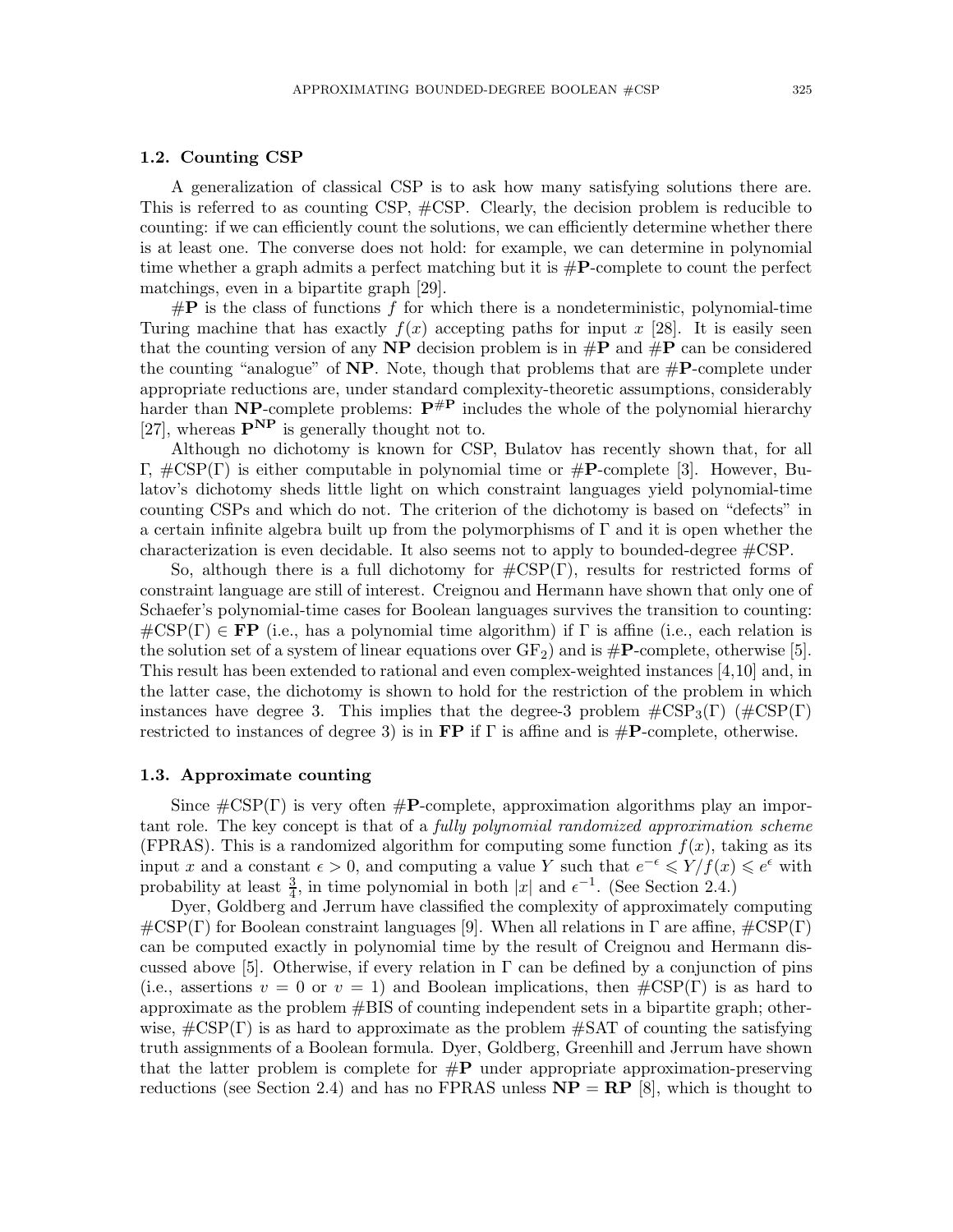be unlikely. The complexity of  $\#BIS$  is currently open: there is no known FPRAS but it is not known to be  $\#P$ -complete, either.  $\#BIS$  is known to be complete for a logically-defined subclass of  $\#P$  with respect to approximation-preserving reductions [8].

#### 1.4. Our result

We consider the complexity of approximately solving Boolean  $\#\text{CSP}$  problems when instances have bounded degree. Following Dalmau and Ford [6] and Feder [13] we consider the case in which  $R_{\text{zero}} = \{0\}$  and  $R_{\text{one}} = \{1\}$  are available. We proceed by showing that any Boolean relation that is not definable as a conjunction of ORs or NANDs can be used in low-degree instances to assert equalities between variables. Thus, we can side-step degree restrictions by replacing high-degree variables with distinct variables asserted to be equal.

Our main result, Corollary 6.6, is a trichotomy for the case in which instances have maximum degree d for some  $d \geq 25$ . If every relation in  $\Gamma$  is affine, then  $\#\text{CSP}_d(\Gamma \cup$  ${R_{\text{zero}}, R_{\text{one}}}$ ) is solvable in polynomial time. Otherwise, if every relation in Γ can be defined as a conjunction of  $R_{\text{zero}}$ ,  $R_{\text{one}}$  and binary implications, then  $\#\text{CSP}_d(\Gamma \cup \{R_{\text{zero}}, R_{\text{one}}\})$  is equivalent in approximation complexity to #BIS. Otherwise, it has no FPRAS unless  $NP = RP$ . Theorem 6.5 gives a partial classification of the complexity when  $d < 25$ . In the new cases that arise here, the complexity is given in terms of the complexity of counting independent sets in hypergraphs with bounded degree and bounded hyper-edge size. The complexity of this problem is not fully understood and we explain what is known about it in Section 6.

# 2. Preliminaries

#### 2.1. Basic notation

We write  $\overline{a}$  for the tuple  $\langle a_1, \ldots, a_r \rangle$ , which we often shorten to  $\overline{a} = a_1 \ldots a_r$ . We write  $a^r$  for the r-tuple  $a \dots a$  and  $\overline{ab}$  for the tuple formed from the elements of  $\overline{a}$  followed by those of  $\bar{b}$ . The *bit-wise complement* of a relation  $R \subseteq \{0,1\}^r$  is the relation  $\widetilde{R} =$  $\{\langle a_1 \oplus 1, \ldots, a_r \oplus 1 \rangle \mid \overline{a} \in R\}$ , where  $\oplus$  denotes addition modulo 2.

We say that a relation R is ppp-definable<sup>2</sup> in a relation R' and write  $R \leq_{\text{ppp}} R'$  if R can be obtained from  $R'$  by some sequence of the following operations:

- permutation of columns (for notational convenience only);
- pinning (taking sub-relations of the form  $R_{i\rightarrow c} = {\overline{a} \in R \mid a_i = c}$  for some i and some  $c \in \{0, 1\}$ ; and
- projection ("deleting the *i*th column" to give the relation  $\{a_1 \ldots a_{i-1} a_{i+1} \ldots a_r \mid$  $a_1 \ldots a_r \in R$ .

It is easy to see that  $\leq_{\text{ppp}}$  is reflexive and transitive and that, if  $R \leq_{\text{ppp}} R'$ , then R can be obtained from  $R'$  by first permuting the columns, then making some pins and then projecting.

We write  $R_{\rm =} = \{00, 11\}, R_{\rm \neq} = \{01, 10\}, R_{\rm OR} = \{01, 10, 11\}, R_{\rm NAND} = \{00, 01, 10\},$  $R_{\rightarrow} = \{00, 01, 11\}$  and  $R_{\leftarrow} = \{00, 10, 11\}$ . For  $k \geq 2$ , we write  $R_{=,k} = \{0^k, 1^k\}$ ,  $R_{OR,k} =$  $\{0,1\}^k \setminus \{0^k\}$  and  $R_{\text{NAND},k} = \{0,1\}^k \setminus \{1^k\}$  (i.e., k-ary equality, OR and NAND).

 $^{2}$ This should not be confused with the concept of primitive positive definability (pp-definability) which appears in algebraic treatments of CSP and #CSP, for example in the work of Bulatov [3].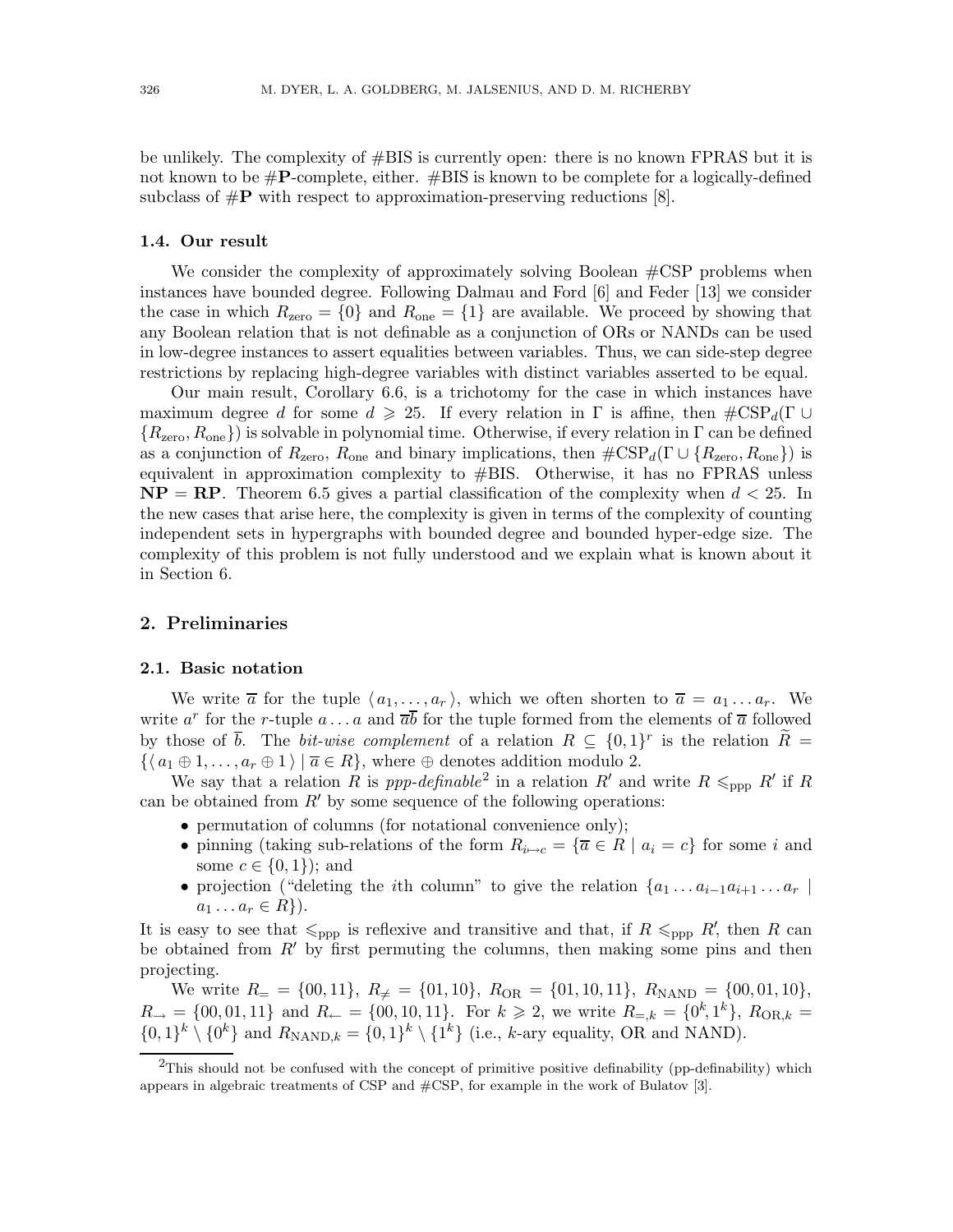#### 2.2. Boolean constraint satisfaction problems

A constraint language is a set  $\Gamma = \{R_1, \ldots, R_m\}$  of named Boolean relations. Given a set V of variables, the set of *constraints* over  $\Gamma$  is the set Cons $(V, \Gamma)$  which contains  $R(\overline{v})$ for every relation  $R \in \Gamma$  with arity r and every  $\overline{v} \in V^r$ . Note that  $v = v'$  and  $v \neq v'$  are not constraints unless the appropriate relations are included in Γ. The scope of a constraint  $R(\overline{v})$  is the tuple  $\overline{v}$ , which need not consist of distinct variables.

An *instance* of the constraint satisfaction problem (CSP) over  $\Gamma$  is a set V of variables and a set  $C \subseteq \text{Cons}(V, \Gamma)$  of constraints. An *assignment* to a set V of variables is a function  $\sigma: V \to \{0,1\}$ . An assignment to V satisfies an instance  $(V, C)$  if  $\langle \sigma(v_1), \ldots, \sigma(v_r) \rangle \in R$ for every constraint  $R(v_1, \ldots, v_r)$ . We write  $Z(I)$  for the number of satisfying assignments to a CSP instance I. We study the counting CSP problem  $\#\text{CSP}(\Gamma)$ , parameterized by Γ, in which we must compute  $Z(I)$  for an instance  $I = (V, C)$  of CSP over Γ.

The *degree* of an instance is the greatest number of times any variable appears among its constraints. Note that the variable v appears twice in the constraint  $R(v, v)$ . Our specific interest in this paper is in classifying the complexity of bounded-degree counting CSPs. For a constraint language  $\Gamma$  and a positive integer d, define  $\#\text{CSP}_d(\Gamma)$  to be the restriction of  $\#\text{CSP}(\Gamma)$  to instances of degree at most d. Instances of degree 1 are trivial.

#### **Theorem 2.1.** For any  $\Gamma$ ,  $\#\text{CSP}_1(\Gamma) \in \text{FP}$ .

When considering  $\#\text{CSP}_d$  for  $d \geq 2$ , we follow established practice by allowing *pinning* in the constraint language [6, 13]. We write  $R_{\text{zero}} = \{0\}$  and  $R_{\text{one}} = \{1\}$  for the two singleton unary relations. We refer to constraints in  $R_{\text{zero}}$  and  $R_{\text{one}}$  as pins. To make notation easier, we will sometimes write constraints using constants instead of explicit pins. That is, we will allow the constants 0 and 1 to appear in the place of variables in the scopes of constraints. Such constraints can obviously be rewritten as a set of "proper" constraints, without increasing degree. We let  $\Gamma_{\text{pin}}$  denote the constraint language  $\{R_{\text{zero}}, R_{\text{one}}\}$ .

#### 2.3. Hypergraphs

A hypergraph  $H = (V, E)$  is a set  $V = V(H)$  of vertices and a set  $E = E(H) \subseteq \mathcal{P}(V)$ of non-empty hyper-edges. The degree of a vertex  $v \in V(H)$  is the number  $d(v) = |\{e \in$  $E(H) \mid v \in e$  and the degree of a hypergraph is the maximum degree of its vertices. If  $w = \max\{|e| \mid e \in E(H)\}\$ , we say that H has *width* w. An *independent set* in a hypergraph H is a set  $S \subseteq V(H)$  such that  $e \nsubseteq S$  for every  $e \in E(H)$ . Note that an independent set may contain more than one vertex from any hyper-edge of size at least three.

We write  $\#\omega$ -HIS for the problem of counting the independent sets in a width- $\omega$  hypergraph H, and  $\#w$ -HIS<sub>d</sub> for the restriction of  $\#w$ -HIS to inputs of degree at most d.

#### 2.4. Approximation complexity

A randomized approximation scheme (RAS) for a function  $f: \Sigma^* \to \mathbb{N}$  is a probabilistic Turing machine that takes as input a pair  $(x, \epsilon) \in \Sigma^* \times (0, 1)$ , and produces, on an output tape, an integer random variable Y with  $Pr(e^{-\epsilon} \leq Y/f(x) \leq e^{\epsilon}) \geq \frac{3}{4}$ .<sup>3</sup> A *fully polynomial* randomized approximation scheme (FPRAS) is a RAS that runs in time poly $(|x|, \epsilon^{-1})$ .

 $\blacksquare$ 

<sup>&</sup>lt;sup>3</sup>The choice of the value  $\frac{3}{4}$  is inconsequential: the same class of problems has an FPRAS if we choose any probability p with  $\frac{1}{2} < p < 1$  [18].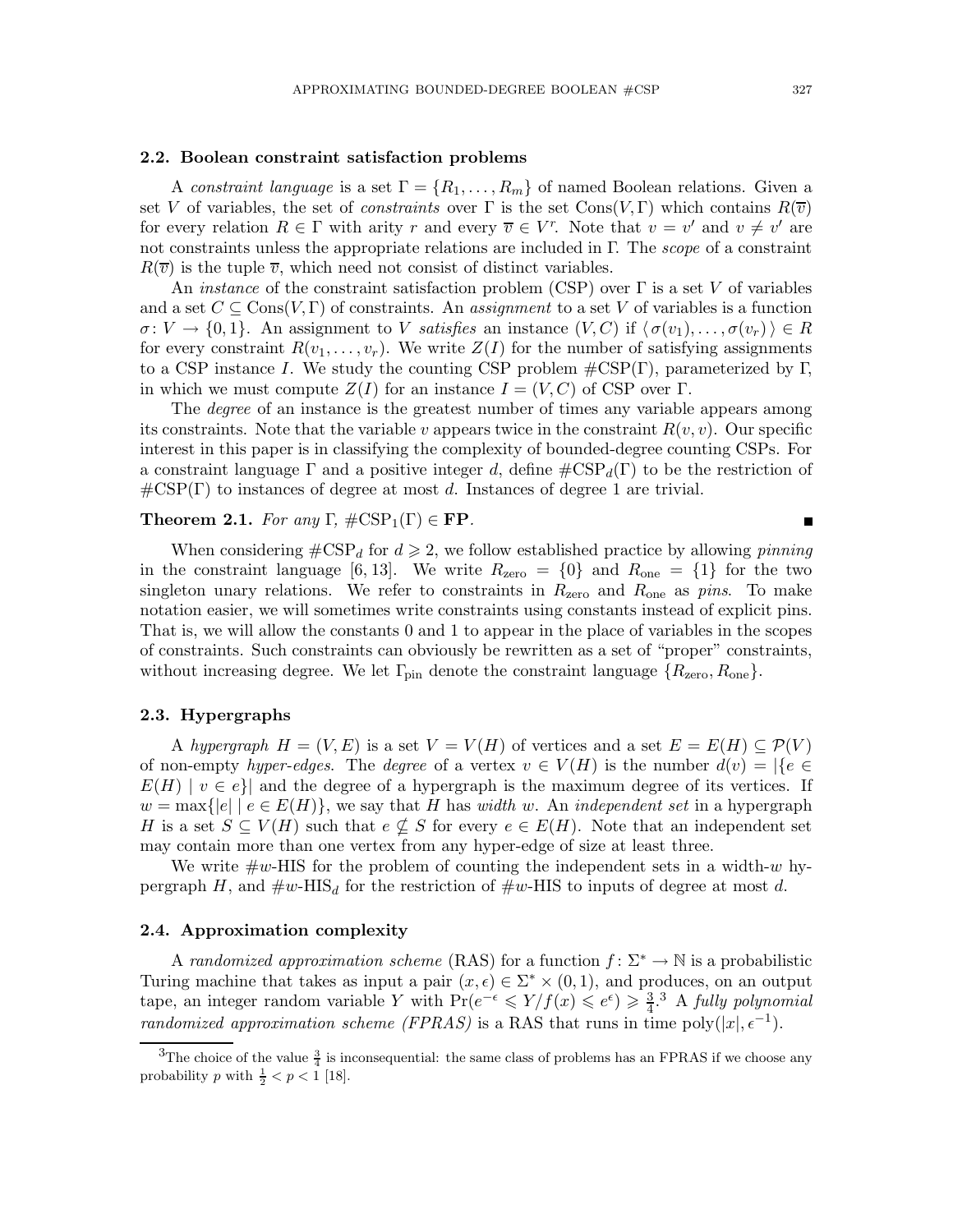To compare the complexity of approximate counting problems, we use the AP-reductions of [8]. Suppose f and g are two functions from some input domain  $\Sigma^*$  to the natural numbers and we wish to compare the complexity of approximately computing  $f$  to that of approximately computing q. An approximation-preserving reduction from f to q is a probabilistic oracle Turing machine M that takes as input a pair  $(x, \epsilon) \in \Sigma^* \times (0, 1)$ , and satisfies the following three conditions: (i) every oracle call made by M is of the form  $(w, \delta)$  where  $w \in \Sigma^*$  is an instance of g, and  $0 < \delta < 1$  is an error bound satisfying  $\delta^{-1} \leq \text{poly}(|x|, \epsilon^{-1});$ (ii)  $M$  is a randomized approximation scheme for  $f$  whenever the oracle is a randomized approximation scheme for g; and (iii) the run-time of M is polynomial in |x| and  $\epsilon^{-1}$ .

If there is an approximation-preserving reduction from f to g, we write  $f \leq_{AP} g$  and say that f is AP-reducible to g. If g has an FPRAS, then so does f. If  $f \leq_{AP} g$  and  $g \leq_{AP} f$ , then we say that f and g are AP-interreducible and write  $f \equiv_{AP} g$ .

#### 3. Classes of relations

A relation  $R \subseteq \{0,1\}^r$  is affine if it is the set of solutions to some system of linear equations over GF<sub>2</sub>. That is, there is a set  $\Sigma$  of equations in variables  $x_1, \ldots, x_r$ , each of the form  $x_{i_1} \oplus \cdots \oplus x_{i_n} = c$ , where  $\oplus$  denotes addition modulo 2 and  $c \in \{0,1\}$ , such that  $\overline{a} \in R$  if, and only if, the assignment  $x_1 \mapsto a_1, \ldots, x_r \mapsto a_r$  satisfies every equation in  $\Sigma$ . Note that the empty and complete relations are affine.

We define IM-conj to be the class of relations defined by a conjunction of pins and (binary) implications. This class is called  $IM<sub>2</sub>$  in [9].

 $\blacksquare$ 

### **Lemma 3.1.** If  $R \in IM$ -conj is not affine, then  $R \to \leq_{\text{opp}} R$ .

Let OR-conj be the set of Boolean relations that are defined by a conjunction of pins and ORs of any arity and NAND-conj the set of Boolean relations definable by conjunctions of pins and NANDs (i.e., negated conjunctions) of any arity. We say that one of the defining formulae of these relations is normalized if no pinned variable appears in any OR or NAND, the arguments of each individual OR and NAND are distinct, every OR or NAND has at least two arguments and no OR or NAND's arguments are a subset of any other's.

# **Lemma 3.2.** Every OR-conj (respectively, NAND-conj) relation is defined by a unique normalized formula.

Given the uniqueness of defining normalized formulae, we define the width of an OR-conj or NAND-conj relation R to be  $\text{wd}(R)$ , the greatest number of arguments to any of the ORs or NANDs in the normalized formula that defines it. Note that, from the definition of normalized formulae, there are no relations of width 1.

**Lemma 3.3.** If  $R \in OR$ -conj has width w, then  $R_{OR,2}, \ldots, R_{OR,w} \leq_{ppp} R$ . Similarly, if  $R \in \text{NAND-conj}$  has width w, then  $R_{\text{NAND},2}, \ldots, R_{\text{NAND},w} \leq_{\text{ppp}} R$ .  $\blacksquare$ 

Given tuples  $\overline{a}, \overline{b} \in \{0,1\}^r$ , we write  $\overline{a} \leqslant \overline{b}$  if  $a_i \leqslant b_i$  for all  $i \in [1, r]$ . If  $\overline{a} \leqslant \overline{b}$  and  $\overline{a} \neq \overline{b}$ , we write  $\overline{a} < \overline{b}$ . We say that a relation  $R \subseteq \{0,1\}^r$  is monotone if, whenever  $\overline{a} \in R$  and  $\overline{a} \leq \overline{b}$ , then  $\overline{b} \in R$ . We say that R is *antitone* if, whenever  $\overline{a} \in R$  and  $\overline{b} \leq \overline{a}$ , then  $\overline{b} \in R$ . Clearly, R is monotone if, and only if, R is antitone. Call a relation *pseudo-monotone* (respectively, pseudo-antitone) if its restriction to non-constant columns is monotone (respectively, antitone). The following is a consequence of results in [19, Chapter 7.1.1].

**Proposition 3.4.** A relation  $R \subseteq \{0,1\}^r$  is in OR-conj (respectively, NAND-conj) if, and only if, it is pseudo-monotone (respectively, pseudo-antitone).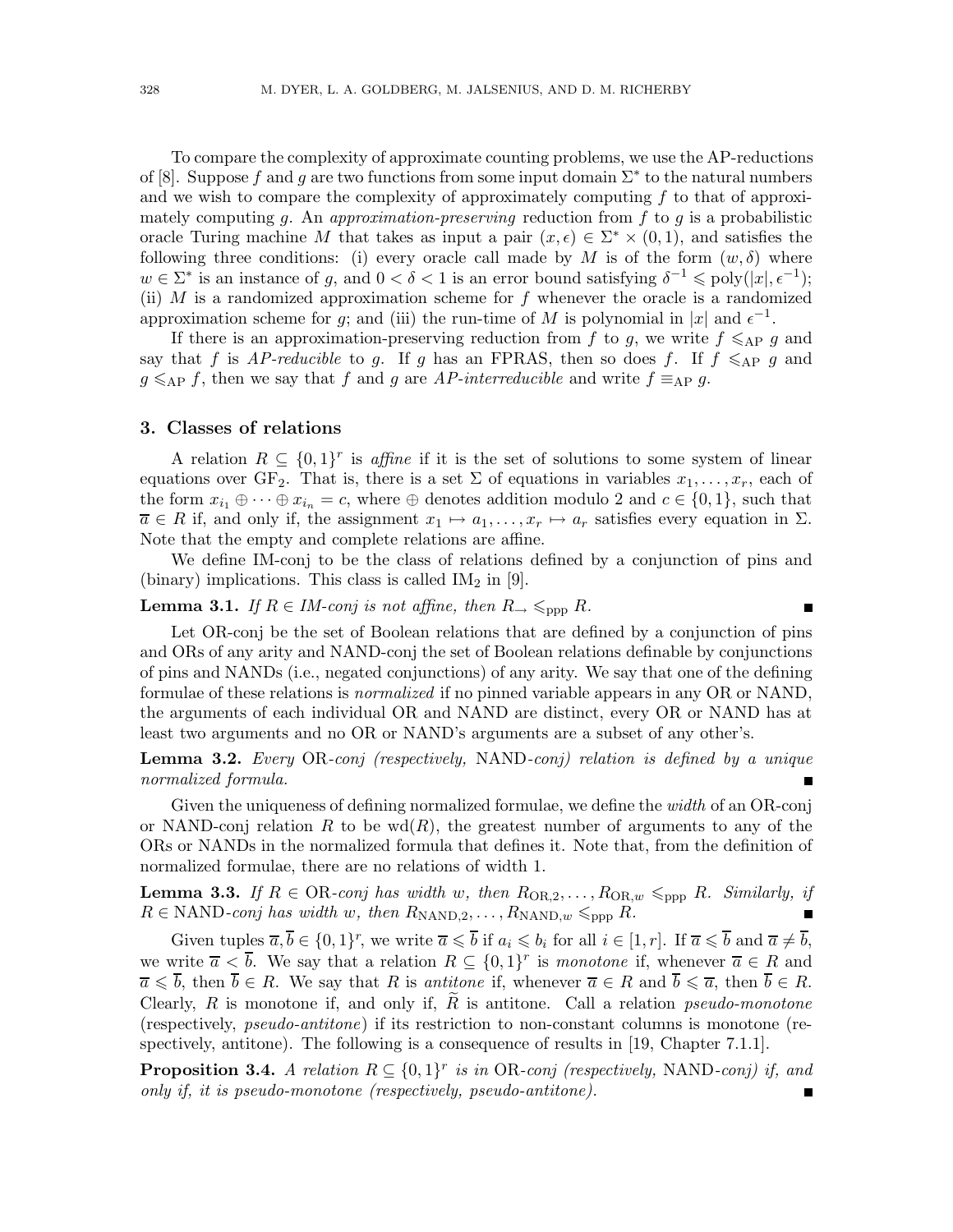#### 4. Simulating equality

An important ingredient in bounded-degree dichotomy theorems [4] is expressing equality using constraints from a language that does not necessarily include the equality relation.

A constraint language  $\Gamma$  is said to *simulate* the k-ary equality relation  $R_{=k}$  if, for some  $\ell \geq k$ , there is a  $(\Gamma \cup \Gamma_{\text{pin}})$ -CSP instance I with variables  $x_1, \ldots, x_\ell$  that has exactly  $m \geq 1$ satisfying assignments  $\sigma$  with  $\sigma(x_1) = \cdots = \sigma(x_k) = 0$ , exactly m with  $\sigma(x_1) = \cdots =$  $\sigma(x_k) = 1$  and no other satisfying assignments. If, further, the degree of I is d and the degree of each variable  $x_1, \ldots, x_k$  is at most  $d-1$ , we say that  $\Gamma$  d-simulates  $R_{=k}$ . We say that  $\Gamma$  *d*-simulates equality if it *d*-simulates  $R_{=k}$  for all  $k \geq 2$ .

The point is that, if  $\Gamma$  d-simulates equality, we can express the constraint  $y_1 = \cdots = y_r$ in  $\Gamma \cup \Gamma_{\text{pin}}$  and then use each  $y_i$  in one further constraint, while still having an instance of degree d. The variables  $x_{k+1}, \ldots, x_{\ell}$  in the definition function as auxiliary variables and are not used in any other constraint. Simulating equality makes degree bounds moot.

**Proposition 4.1.** If  $\Gamma$  d-simulates equality, then  $\#\text{CSP}(\Gamma) \leq_{AP} \#\text{CSP}_d(\Gamma \cup \Gamma_{\text{min}})$ .

$$
\mathcal{L} \subset \mathbf{R}
$$

We now investigate which relations simulate equality.

**Lemma 4.2.**  $R \in \{0,1\}^r$  3-simulates equality if  $R_{\pm} \leqslant_{\text{ppp}} R$ ,  $R_{\neq} \leqslant_{\text{ppp}} R$  or  $R_{\rightarrow} \leqslant_{\text{ppp}} R$ .

*Proof.* For each  $k \geq 2$ , we show how to 3-simulate  $R_{=k}$ . We may assume without loss of generality that the ppp-definition of  $R_$ ,  $R_+$  or  $R_$ , from R involves applying the identity permutation to the columns, pinning columns 3 to  $3 + p - 1$  inclusive to zero, pinning columns  $3 + p$  to  $3 + p + q - 1$  inclusive to one (that is, pinning  $p \ge 0$  columns to zero and  $q \geq 0$  to one) and then projecting away all but the first two columns.

Suppose first that  $R_{=}\leqslant_{\mathrm{ppp}} R$  or  $R_{\rightarrow}\leqslant_{\mathrm{ppp}} R$ . R must contain  $\alpha\geqslant 1$  tuples that begin  $000^p1^q$ ,  $\beta \geq 0$  that begin  $010^p1^q$  and  $\gamma \geq 1$  that begin  $110^p1^q$ , with  $\beta = 0$  unless we are ppp-defining  $R_{\rightarrow}$ . We consider, first, the case where  $\alpha = \gamma$ , and show that we can 3-simulate  $R_{=k}$ , expressing the constraint  $R_{=k}(x_1,\ldots,x_k)$  with the constraints

$$
R(x_1x_20^p1^q*), R(x_2x_30^p1^q*),..., R(x_{k-1}x_k0^p1^q*), R(x_kx_10^p1^q*),
$$

where  $*$  denotes a fresh  $(r-2-p-q)$ -tuple of variables in each constraint. These constraints are equivalent to  $x_1 = \cdots = x_k = x_1$  or to  $x_1 \rightarrow \cdots \rightarrow x_k \rightarrow x_1$  so constrain the variables  $x_1, \ldots, x_k$  to have the same value, as required. Every variable appears at most twice and there are  $\alpha^k$  solutions to these constraints that put  $x_1 = \cdots = x_k = 0$ ,  $\gamma^k = \alpha^k$  solutions with  $x_1 = \cdots = x_k = 1$  and no other solutions. Hence, R 3-simulates  $R_{=k}$ , as required.

We now show, by induction on r, that we can 3-simulate  $R_{=k}$  even in the case that  $\alpha \neq \gamma$ . For the base case,  $r = 2$ , we have  $\alpha = \gamma = 1$  and we are done. For the inductive step, let  $r > 2$  and assume, w.l.o.g. that  $\alpha > \gamma$  ( $\alpha < \gamma$  is symmetric). In particular, we have  $\alpha \geq 2$ , so there are distinct tuples  $0.00^{p}1^{q}\overline{a}$ , and  $0.00^{p}1^{q}\overline{b}$  and  $110^{p}1^{q}\overline{c}$  in R. Choose j such that  $a_j \neq b_j$ . Pinning the  $(2+p+q+j)$ th column of R to  $c_j$  and projecting out the resulting constant column gives a relation R' of arity  $r-1$  containing at least one tuple beginning 000<sup>p</sup>1<sup>q</sup> and at least one beginning 110<sup>p</sup>1<sup>q</sup>: by the inductive hypothesis, R' 3-simulates  $R_{=,k}$ .

Finally, we consider the case that  $R_{\neq} \leq_{\text{ppp}} R$ . R contains  $\alpha \geq 1$  tuples beginning  $010^p1^q$ and  $\beta \geq 1$  beginning  $100^p1^q$ . We express the constraint  $R_{=k}(x_1,\ldots,x_k)$  by introducing fresh variables  $y_1, \ldots, y_k$  and using the constraints

$$
R(x_1y_10^p1^q*)
$$
,  $R(x_2y_20^p1^q*)$ , ...,  $R(x_{k-1}y_{k-1}0^p1^q*)$ ,  $R(x_ky_k0^p1^q*)$ ,  
\n $R(y_1x_20^p1^q*)$ ,  $R(y_2x_30^p1^q*)$ , ...,  $R(y_{k-1}x_k0^p1^q*)$ ,  $R(y_kx_10^p1^q*)$ .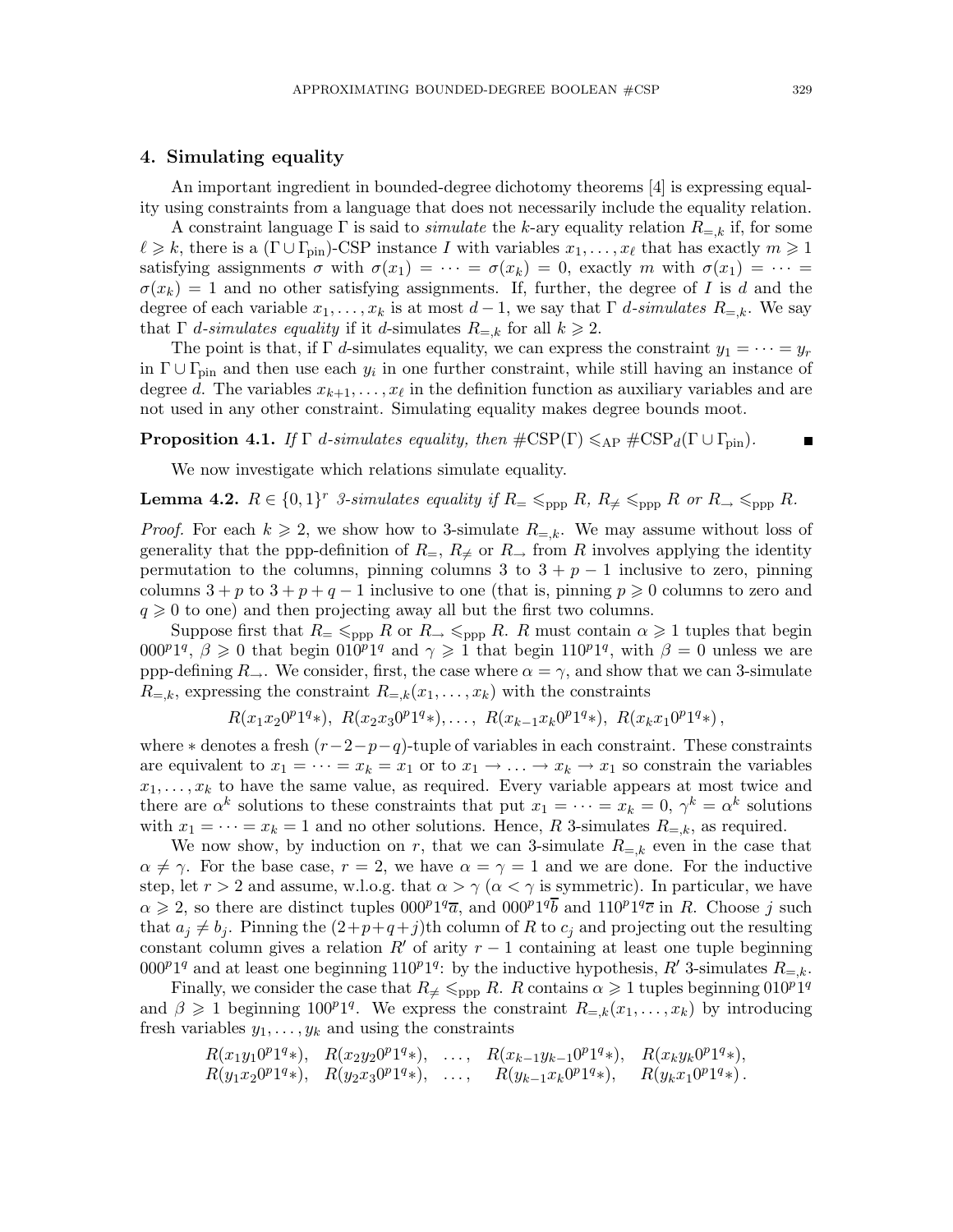There are  $\alpha^k \beta^k$  solutions when  $x_1 = \cdots = x_k = 0$  (and  $y_1 = \cdots = y_k = 1$ ) and  $\beta^k \alpha^k$ solutions when the xs are 1 and the ys are 0. There are no other solutions and no variable is used more than twice. П

For  $c \in \{0, 1\}$ , an r-ary relation is c-valid if it contains the tuple  $c^r$ .

**Lemma 4.3.** Let  $r \geq 2$  and let  $R \subseteq \{0,1\}^r$  be 0- and 1-valid but not complete. Then R 3-simulates equality.

In the following lemma, we do not require  $R$  and  $R'$  to be distinct. The technique is to assert  $x_1 = \cdots = x_k$  by simulating the formula  $OR(x_1, y_1) \wedge NAND(y_1, x_2) \wedge OR(x_2, y_2) \wedge$  $NAND(y_2, x_3) \wedge \cdots \wedge OR(x_k, y_k) \wedge NAND(y_k, x_1).$ 

**Lemma 4.4.** If  $R_{OR} \leq_{opp} R$  and  $R_{NAND} \leq_{ppp} R'$ , then  $\{R, R'\}$  3-simulates equality.  $\blacksquare$ 

#### 5. Classifying relations

We are now ready to prove that every Boolean relation  $R$  is in OR-conj, in NAND-conj or 3-simulates equality. If  $R_0$  and  $R_1$  are r-ary, let  $R_0 + R_1 = \{0\overline{a} \mid \overline{a} \in R_0\} \cup \{\overline{1a} \mid \overline{a} \in R_1\}.$ 

**Lemma 5.1.** Let  $R_0, R_1 \in OR$ -conj and let  $R = R_0 + R_1$ . Then  $R \in OR$ -conj,  $R \in \mathbb{R}$ NAND-conj or R 3-simulates equality.

*Proof.* Let  $R_0$  and  $R_1$  have arity r. We may assume that R has no constant columns. If it does, let R' be the relation that results from projecting them away.  $R' = R'_0 + R'_1$ , where both  $R'_0$  and  $R'_1$  are OR-conj relations. By the remainder of the proof,  $R' \in \overline{OR}$ -conj,  $R' \in \text{NAND-conj}$  or  $R'$  3-simulates equality. Re-instating the constant columns does not alter this. For  $R$  without constant columns, there are two cases.

**Case 1.**  $R_0 \subseteq R_1$ . Suppose  $R_i$  is defined by the normalized OR-conj formula  $\phi_i$  in variables  $x_2, \ldots, x_{r+1}$ . Then R is defined by the formula

$$
\phi_0 \vee (x_1 = 1 \wedge \phi_1) \equiv (\phi_0 \vee x_1 = 1) \wedge (\phi_0 \vee \phi_1) \equiv (\phi_0 \vee x_1 = 1) \wedge \phi_1, \quad (5.1)
$$

where the second equivalence is because  $\phi_0$  implies  $\phi_1$ , because  $R_0 \subseteq R_1$ .  $R_1$  has no constant column, since such a column would have to be constant with the same value in  $R_0$ , contradicting our assumption that R has no constant columns. There are two cases.

**Case 1.1.**  $R_0$  has no constant columns.  $x_1 = 1$  is equivalent to  $OR(x_1)$  and  $\phi_0$  contains no pins, so we can rewrite  $\phi_0 \vee x_1 = 1$  in CNF. Therefore, (5.1) is OR-conj.

**Case 1.2.**  $R_0$  has a constant column. Suppose first that the kth column of  $R_0$  is constantzero.  $R_1$  has no constant columns, so the projection of R onto its first and  $(k+1)$ st columns gives the relation  $R_{\leftarrow}$ , and R 3-simulates equality by Lemma 4.2. Otherwise, all constant columns of  $R_0$  contain ones. Then  $\phi_0$  is in CNF, since every pin  $x_i = 1$  in  $\phi_0$  can be written OR( $x_i$ ). Thus, we can write  $\phi_0 \vee x_1 = 1$  in CNF, so (5.1) defines an OR-conj relation.

**Case 2.**  $R_0 \nsubseteq R_1$ . We will show that R 3-simulates equality or is in NAND-conj. We consider two cases (recall that no relation has width 1).

**Case 2.1.** At least one of  $R_0$  and  $R_1$  has positive width. There are two sub-cases.

**Case 2.1.1.**  $R_1$  has a constant column. Suppose the kth column of  $R_1$  is constant. If the kth column of  $R_0$  is also constant, then the projection of R to its first and  $(k+1)$ st columns is either equality or disequality (since the corresponding column of  $R$  is not constant) so  $R$  3simulates equality by Lemma 4.2. Otherwise, if the projection of R to the first and  $(k+1)$ st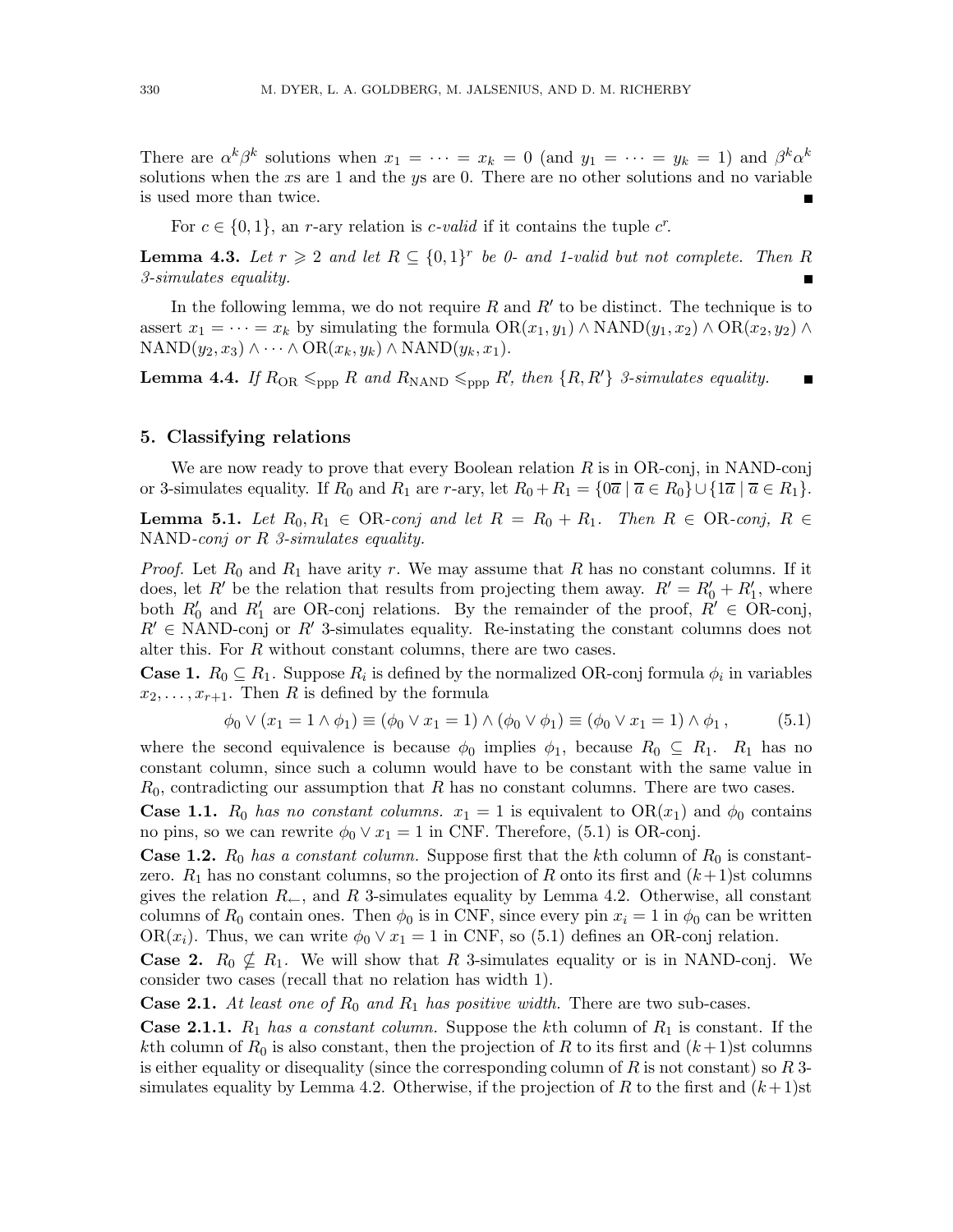columns is  $R_{\rightarrow}$ , then R 3-simulates equality by Lemma 4.2. Otherwise, that projection must be  $R_{\text{NAND}}$ . By Lemma 3.3 and the assumption of Case 2.1,  $R_{\text{OR}}$  is ppp-definable in at least one of  $R_0$  and  $R_1$  so R 3-simulates equality by Lemma 4.4.

**Case 2.1.2.**  $R_1$  has no constant columns. By Proposition 3.4,  $R_1$  is monotone. Let  $\overline{a} \in R_0 \setminus R_1$ : by applying the same permutation to the columns of  $R_0$  and  $R_1$ , we may assume that  $\bar{a} = 0^{\ell}1^{r-\ell}$ . We must have  $\ell \geq 1$  as every non-empty r-ary monotone relation contains the tuple 1<sup>r</sup>. Let  $\overline{b} \in R_1$  be a tuple such that  $a_i = b_i$  for a maximal initial segment of [1, r]. By monotonicity of  $R_1$ , we may assume that  $\overline{b} = 0^k 1^{r-k}$ . Further, we must have  $k < \ell$ , since, otherwise, we would have  $\overline{b} < \overline{a}$ , contradicting our choice of  $\overline{a} \notin R_1$ .

Now, consider the relation  $R' = \{a_0a_1 \ldots a_{\ell-k} \mid a_00^k a_1 \ldots a_{\ell-k}1^{r-\ell} \in R\}$ , which is the result of pinning columns 2 to  $(k + 1)$  of R to zero and columns  $(r - \ell + 1)$  to  $(r + 1)$  to one and discarding the resulting constant columns. R' contains  $0^{\ell-k+1}$  and  $1^{\ell-k+1}$  but is not complete, since  $10^{\ell-k} \notin R'$ . By Lemma 4.3, R' and, hence, R 3-simulates equality.

**Case 2.2.** Both  $R_0$  and  $R_1$  have width zero, i.e., are complete relations, possibly padded with constant columns. For  $i \in [1, r]$ , let  $R'_i$  be the relation obtained from R by projecting onto its first and  $(i+1)$ st columns. Since R has no constant columns,  $R'_i$  is either complete,  $R_$ ,  $R_$ ,  $R_{\text{OR}}$ ,  $R_{\text{NAND}}$ ,  $R_$  or  $R_$ . If there is a k such that  $R'_k$  is  $R_$ ,  $R_$ ,  $R_$ , or  $R_$ , then  $R_$ ,  $R_$  or  $R_$  is ppp-definable in R and hence R 3-simulates equality by Lemma 4.2. If there are  $k_1$  and  $k_2$  such that  $R'_{k_1} = R_{OR}$  and  $R'_{k_2} = R_{NAND}$ , then R 3-simulates equality by Lemma 4.4. It remains to consider the following two cases.

**Case 2.2.1.** Each  $R'_i$  is either  $R_{OR}$  or complete.  $R_1$  must be complete, which contradicts the assumption that  $R_0 \nsubseteq R_1$ .

**Case 2.2.1.** Each  $R'_i$  is either  $R_{\text{NAND}}$  or complete.  $R_0$  must be complete. Let  $I = \{i \mid R_i\}$  $R'_i = R_{\text{NAND}}$ . Then  $R = \bigwedge_{i \in I} \text{NAND}(x_1, x_{i+1}),$  so  $R \in \text{NAND-conj}.$  $\blacksquare$ 

Using the duality between OR-conj and NAND-conj relations, we can prove the corresponding result for  $R_0, R_1 \in \text{NAND-conj}$ . The proof of the classification is completed by a simple induction on the arity of R. Decomposing R as  $R_0 + R_1$  and assuming inductively that  $R_0$  and  $R_1$  are of one of the stated types, we use the previous results in this section and Lemma 4.4 to show that  $R$  is.

**Theorem 5.2.** Every Boolean relation is OR-conj or NAND-conj or 3-simulates equality.

#### 6. Complexity

The complexity of approximating  $\#\text{CSP}(\Gamma)$  where the degree of instances is unbounded is given by Dyer, Goldberg and Jerrum [9, Theorem 3].

Theorem 6.1. Let  $\Gamma$  be a Boolean constraint language.

- If every  $R \in \Gamma$  is affine, then  $\#\text{CSP}(\Gamma) \in \mathbf{FP}$ .
- Otherwise, if  $\Gamma \subseteq IM\text{-}conj$ , then  $\#\text{CSP}(\Gamma) \equiv_{AP} \#\text{BIS}$ .
- Otherwise,  $\#\text{CSP}(\Gamma) \equiv_{AP} \#\text{SAT}$ .

Working towards our classification of the approximation complexity of  $\#\text{CSP}(\Gamma)$ , we first deal with subcases. The IM-conj case and OR-conj/NAND-conj cases are based on links between those classes of relations and the problems of counting independent sets in bipartite and general graphs, respectively [8, 9], the latter extended to hypergraphs.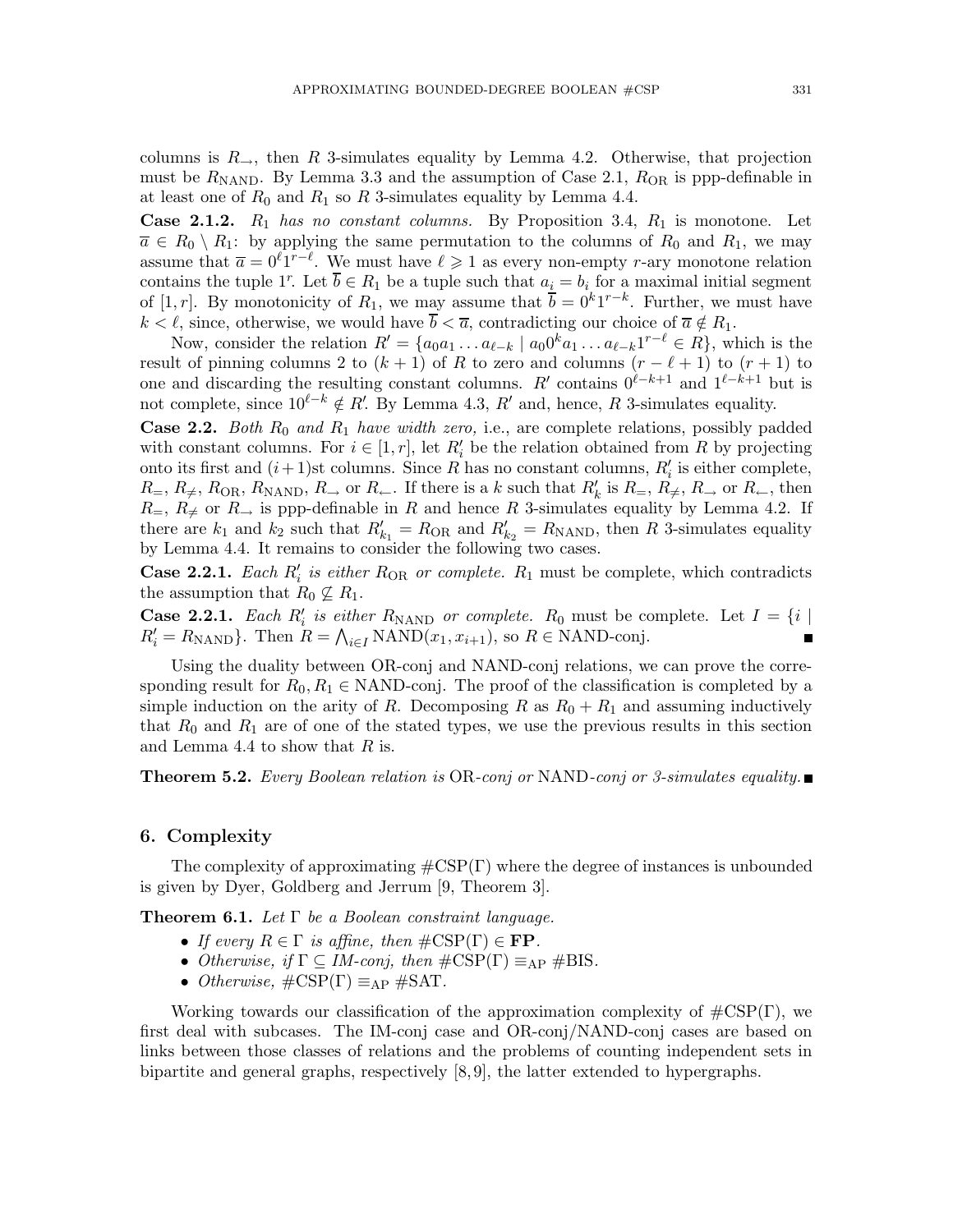**Proposition 6.2.** If  $\Gamma \subseteq IM$ -conj contains at least one non-affine relation, then  $\#\text{CSP}_d(\Gamma \cup$  $\Gamma_{\rm pin}$ )  $\equiv_{\rm AP}$  #BIS for all  $d \geqslant 3$ .

Proposition 6.3. Let R be an OR-conj or NAND-conj relation of width w. Then, for  $d \geqslant 2$ ,  $\#w$ -HIS<sub>d</sub>  $\leqslant$ <sub>AP</sub>  $\#CSP_d(\lbrace R \rbrace \cup \Gamma_{\text{pin}})$ .

**Proposition 6.4.** Let R be an OR-conj or NAND-conj relation of width w. Then, for  $d \geq 2$ ,  $\#\text{CSP}_d({R} \cup \Gamma_{\text{pin}}) \leq \text{AP HIS}_{kd}$ , where k is the greatest number of times that any variable appears in the normalized formula defining R.

We now give the complexity of approximating  $\#\text{CSP}_d(\Gamma \cup \Gamma_{\text{pin}})$  for  $d \geq 3$ .

**Theorem 6.5.** Let  $\Gamma$  be a Boolean constraint language and let  $d \geq 3$ .

- If every  $R \in \Gamma$  is affine, then  $\#\text{CSP}_d(\Gamma \cup \Gamma_{\text{pin}}) \in \mathbf{FP}$ .
- Otherwise, if  $\Gamma \subseteq IM\text{-}conj$ , then  $\#\text{CSP}_d(\Gamma \cup \Gamma_{\text{pin}}) \equiv_{\text{AP}} \#\text{BIS}.$
- Otherwise, if  $\Gamma \subseteq \text{OR-conj or } \Gamma \subseteq \text{NAND-conj, then let } w$  be the greatest width of any relation in  $\Gamma$  and let k be the greatest number of times that any variable appears in the normalized formulae defining the relations of Γ. Then  $\#w\text{-HIS}_d \leqslant_{AP}$  $\#\text{CSP}_d(\Gamma \cup \Gamma_{\text{pin}}) \leqslant_{\text{AP}} \#w\text{-HIS}_{kd}.$
- Otherwise,  $\#\text{CSP}_d(\Gamma \cup \Gamma_{\text{pin}}) \equiv_{\text{AP}} \#\text{SAT}.$

*Proof.* The affine case is immediate from Theorem 6.1. ( $\Gamma \cup \Gamma_{\text{pin}}$  is affine if, and only if,  $\Gamma$  is.) Otherwise, if  $\Gamma \subseteq \text{IM-conj}$  and some  $R \in \Gamma$  is not affine, then  $\#\text{CSP}_d(\Gamma \cup \Gamma_{\text{pin}}) \equiv_{\text{AP}} \#\text{BIS}$ by Proposition 6.2. Otherwise, if  $\Gamma \subseteq \text{OR-conj}$  or  $\Gamma \subseteq \text{NAND-conj}$ , then  $\#w\text{-HIS}_d \leqslant_{AP}$  $\#\text{CSP}_d(\Gamma \cup \Gamma_{\text{pin}}) \leqslant_{\text{AP}} \#w\text{-HIS}_{kd}$  by Propositions 6.3 and 6.4.

Finally, suppose that  $\Gamma$  is not affine,  $\Gamma \nsubseteq M$ -conj,  $\Gamma \nsubseteq \text{OR-conj}$  and  $\Gamma \nsubseteq \text{NAND-conj}$ . Since  $(\Gamma \cup \Gamma_{\text{pin}})$  is neither affine or a subset of IM-conj, we have  $\#\text{CSP}(\Gamma \cup \Gamma_{\text{pin}}) \equiv_{\text{AP}} \#\text{SAT}$ by Theorem 6.1 so, if we can show that  $\Gamma$  d-simulates equality, then  $\#\text{CSP}_d(\Gamma \cup \Gamma_{\text{pin}}) \equiv_{\text{AP}}$  $\#\text{CSP}(\Gamma \cup \Gamma_{\text{pin}})$  by Proposition 4.1 and we are done. If  $\Gamma$  contains a R relation that is neither OR-conj nor NAND-conj, then  $R$  3-simulates equality by Theorem 5.2. Otherwise, Γ must contain distinct relations  $R_1$  ∈ OR-conj and  $R_2$  ∈ NAND-conj that are non-affine so have width at least two. So  $\Gamma$  3-simulates equality by Lemma 4.4.

Unless  $NP = RP$ , there is no FPRAS for counting independent sets in graphs of maximum degree at least 25 [7], and, therefore, no FPRAS for  $\#w\text{-HIS}_d$  with  $r \geq 2$  and  $d \geq 25$ . Further, since #SAT is complete for #P under AP-reductions [8], #SAT cannot have an FPRAS unless  $NP = RP$ . From Theorem 6.5 above we have the following corollary.

**Corollary 6.6.** Let  $\Gamma$  be a Boolean constraint language and let  $d \geq 25$ .

- If every  $R \in \Gamma$  is affine, then  $\#\text{CSP}_d(\Gamma \cup \Gamma_{\text{pin}}) \in \mathbf{FP}$ .
- Otherwise, if  $\Gamma \subseteq IM\text{-}conj$ , then  $\#\text{CSP}_d(\Gamma \cup \Gamma_{\text{pin}}) \equiv_{\text{AP}} \#\text{BIS}.$
- Otherwise there is no FPRAS for  $\#\text{CSP}_d(\Gamma \cup \Gamma_{\text{pin}})$ , unless  $\mathbf{NP} = \mathbf{RP}$ .

 $\Gamma \cup \Gamma_{\text{pin}}$  is affine (respectively, in OR-conj or in NAND-conj) if, and only if  $\Gamma$  is, so the case for large-degree instances ( $d \geqslant 25$ ) corresponds exactly in complexity to the unbounded case [9]. The case for lower degree bounds is more complex. To put Theorem 6.5 in context, we summarize the known approximability of  $\#w\text{-HIS}_d$ , parameterized by d and w.

The case  $d = 1$  is clearly in **FP** (Theorem 2.1) and so is the case  $d = w = 2$ , which corresponds to counting independent sets in graphs of maximum degree two. For  $d = 2$  and width  $w \geq 3$ , Dyer and Greenhill have shown that there is an FPRAS for  $\#w\text{-HIS}_d$  [11]. For  $d = 3$ , they have shown that there is an FPRAS if the the width w is at most 3.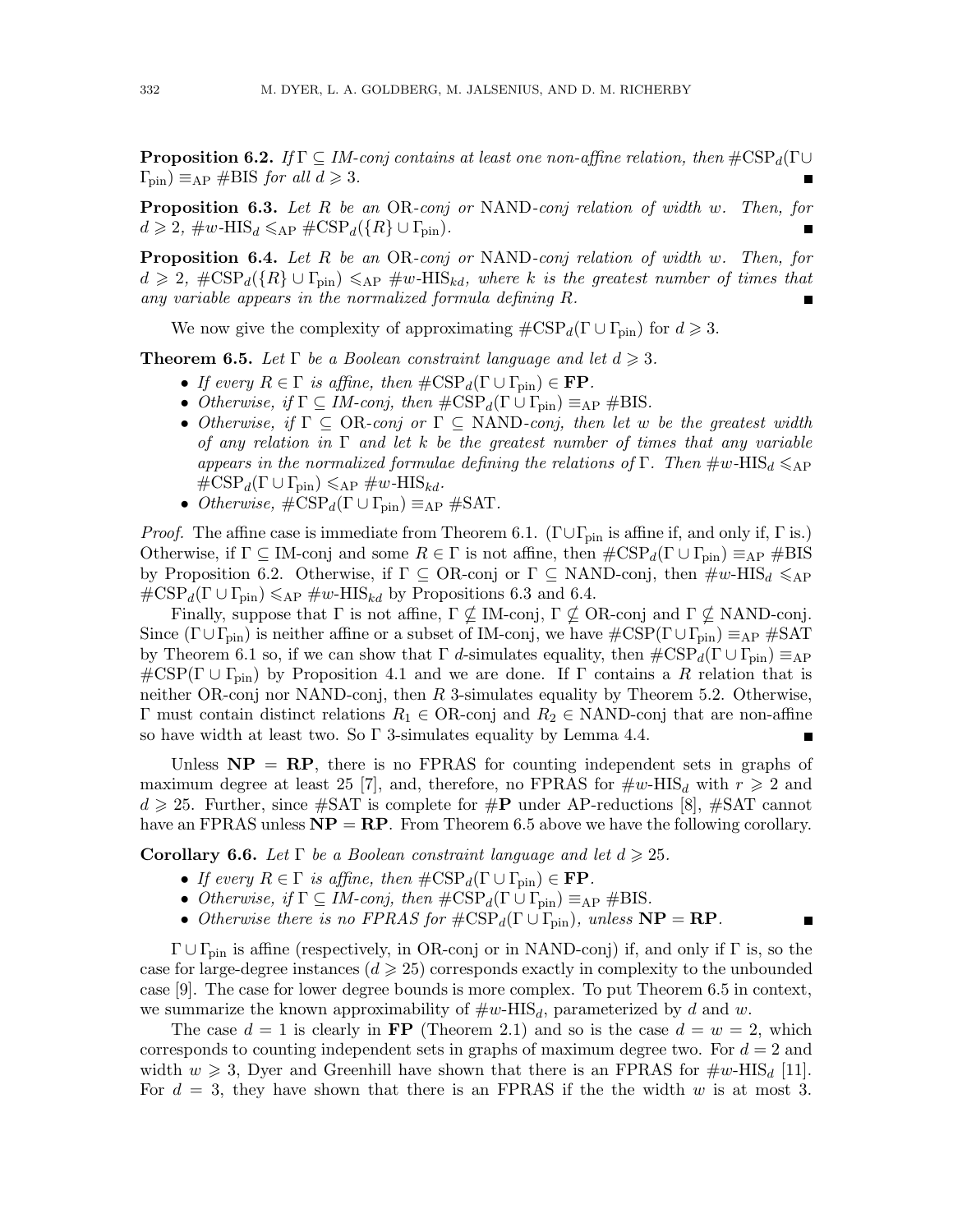| Degree $d$     | Width $w$      | Approximability of $\#w$ -HIS <sub>d</sub> |
|----------------|----------------|--------------------------------------------|
|                | $\geqslant 2$  | FP                                         |
| $\overline{2}$ | $\overline{2}$ | FP                                         |
| 2              | $\geqslant$ 3  | $FPRAS$ [11]                               |
| 3              | 2, 3           | $FPRAS$ [11]                               |
| 3, 4, 5        | $\overline{2}$ | <b>PTAS</b> [30]                           |
| $6,\ldots,24$  | $\geqslant 2$  | The MCMC method is likely to fail [7]      |
| $\geqslant 25$ | $\geqslant 2$  | No FPRAS unless $NP = RP$ [7]              |

Table 1: Approximability of  $\#w\text{-HIS}_d$  (still open for all other values of d and w).

For larger width, the approximability of  $\#w$ -HIS<sub>3</sub> is still not known. With the width restricted to  $w = 2$  (normal graphs), Weitz has shown that, for degree  $d \in \{3, 4, 5\}$ , there is a deterministic approximation scheme that runs in polynomial time (a PTAS) [30]. This extends a result of Luby and Vigoda, who gave an FPRAS for  $d \leq 4$  [24]. For  $d > 5$ , approximating  $\#w\text{-HIS}_d$  becomes considerably harder. More precisely, Dyer, Frieze and Jerrum have shown that for  $d = 6$  the Monte Carlo Markov chain technique is likely to fail, in the sense that "cautious" Markov chains are provably slowly mixing [7]. They also showed that, for  $d = 25$ , there can be no polynomial-time algorithm for approximate counting, unless  $NP = RP$ . These results imply that for  $d \in \{6, ..., 24\}$  and  $w \ge 2$  the Monte Carlo Markov chain technique is likely to fail and for  $d \geq 25$  and  $w \geq 2$ , there can be no FPRAS unless  $NP = RP$ . Table 1 summarizes the results.

Returning to bounded-degree  $\#\text{CSP}$ , the case  $d=2$  seems to be rather different to degree bounds three and higher. This is also the case for decision  $CSP$  — recall that degree-d  $CSP(\Gamma \cup \Gamma_{\text{pin}})$  has the same complexity as unbounded-degree  $CSP(\Gamma \cup \Gamma_{\text{pin}})$  for all  $d \geq 3$  [6], while degree-2 CSP( $\Gamma \cup \Gamma_{\text{pin}}$ ) is often easier than the unbounded-degree case [6,13] but the complexity of degree-2  $CSP(\Gamma \cup \Gamma_{\text{pin}})$  is still open for some  $\Gamma$ .

Our key techniques for determining the complexity of  $\#\text{CSP}_d(\Gamma \cup \Gamma_{\text{pin}})$  for  $d \geq 3$  were the 3-simulation of equality and Theorem 5.2, which says that every Boolean relation is in OR-conj, in NAND-conj or 3-simulates equality. However, it seems that not all relations that 3-simulate equality also 2-simulate equality so the corresponding classification of relations does not appear to hold. It seems that different techniques will be required for the degree-2 case. For example, it is possible that there is no FPRAS for  $\text{\#CSP}_3(\Gamma \cup \Gamma_{\text{pin}})$  except when Γ is affine. However, Bubley and Dyer have shown that there is an FPRAS for degree-2  $\#\text{SAT}$ , even though the exact counting problem is  $\#\text{P-complete }[1]$ . This shows that there is a class C of constraint languages for which  $\#\text{CSP}_2(\Gamma \cup \Gamma_{\text{pin}})$  has an FPRAS for every  $\Gamma \in \mathcal{C}$  but for which no exact polynomial-time algorithm is known.

We leave the complexity of degree-2  $\#CSP$  and of  $\#BIS$  and the the various parameterized versions of the counting hypergraph independent sets problem as open questions.

#### References

- [1] R. Bubley and M. Dyer. Graph orientations with no sink and an approximation for a hard case of #SAT. In *8th ACM–SIAM Symp. on Discrete Algorithms (SODA 1997)*, pages 248–257, 1997.
- [2] A. A. Bulatov. A dichotomy theorem for constraint satisfaction problems on a 3-element domain. *J. ACM*, 53(1):66–120, 2006.